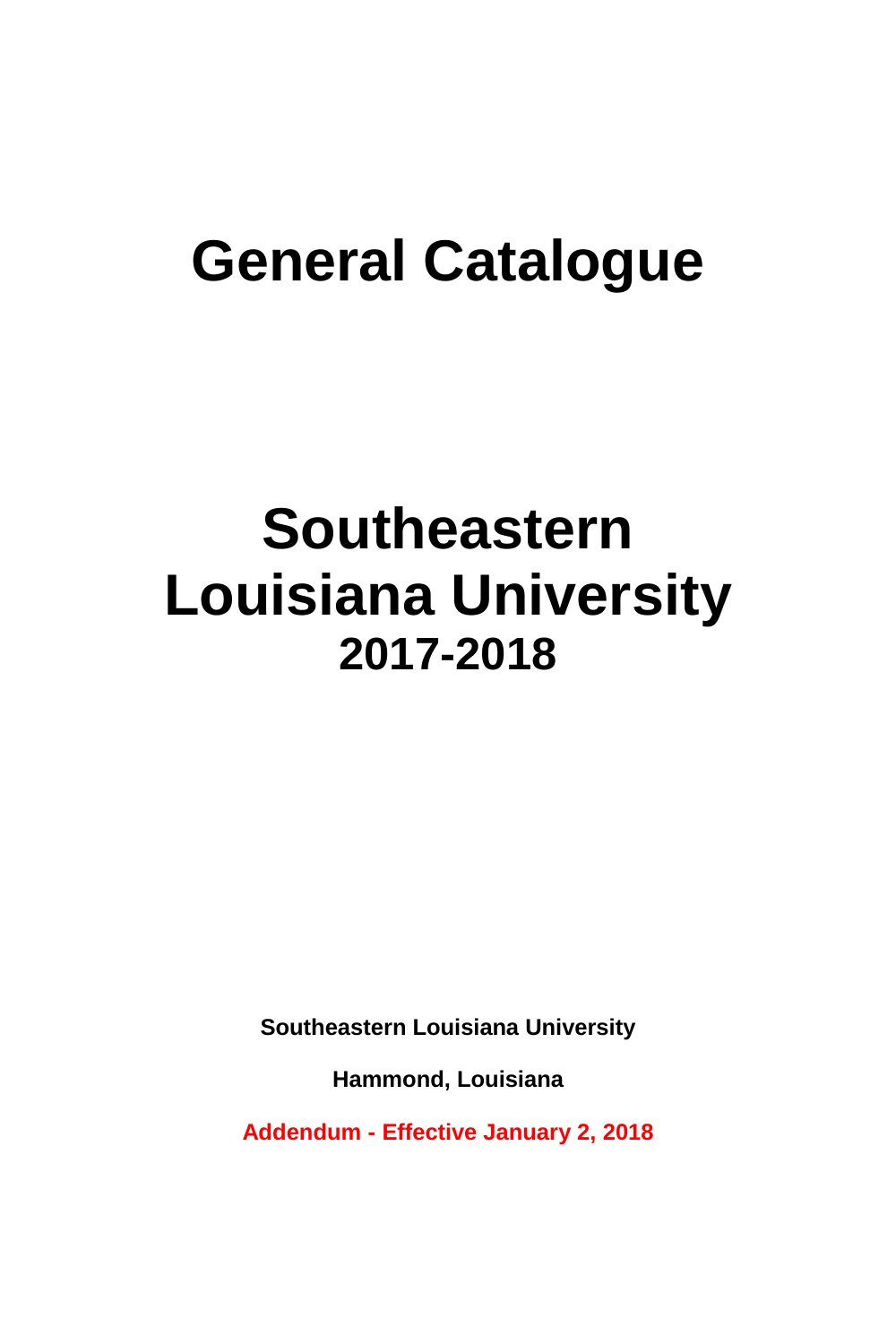# Contents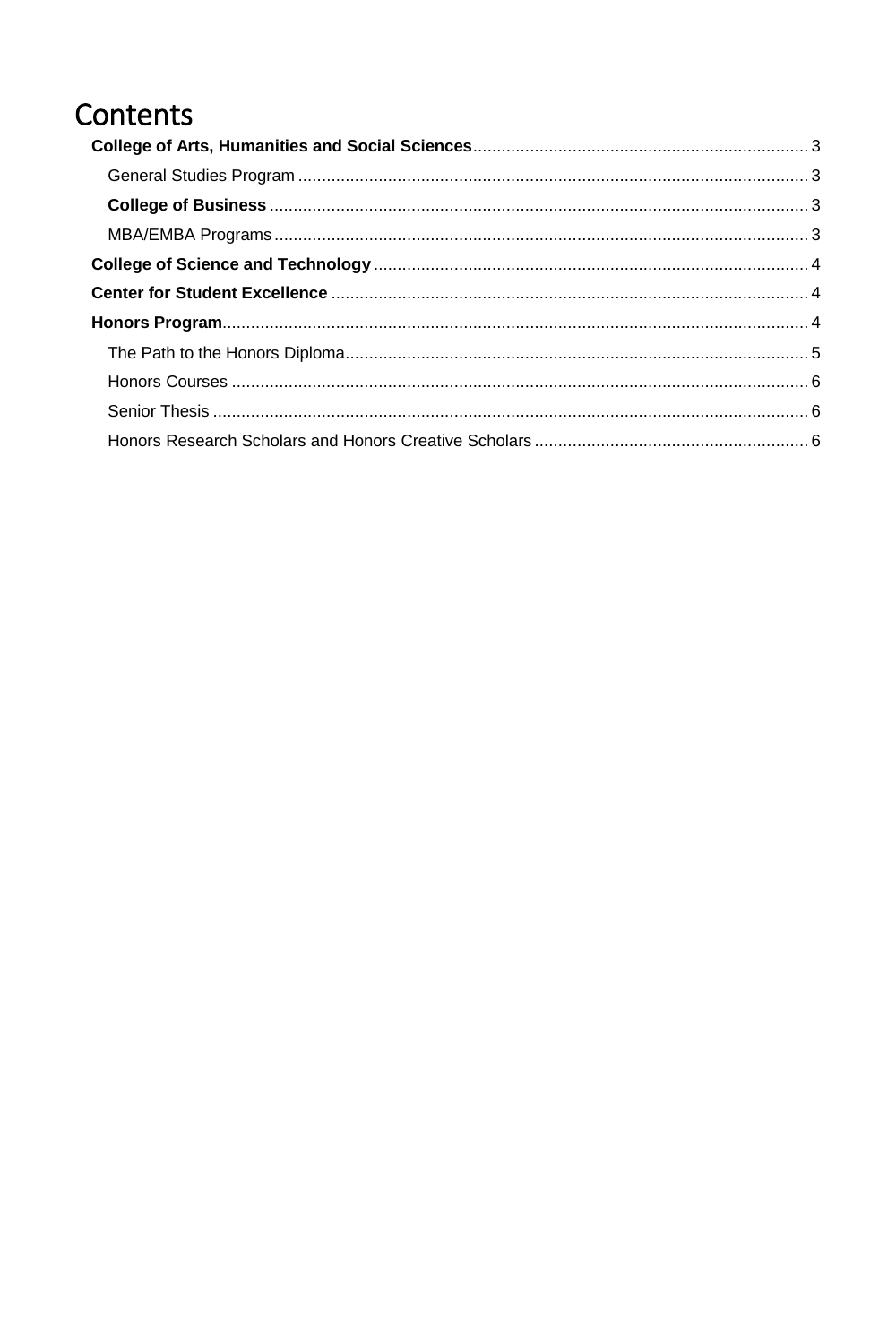# <span id="page-2-0"></span>College of Arts, Humanities and Social Sciences

### <span id="page-2-1"></span>General Studies Program

*Changes were made to the required number of hours at or above the 300-level AND groups were revised.*

#### **Notes:**

- A total of 36 hours of the degree program **must** be at or above the 300-level.
- No more than 30 hours of course work in Marketing, Management, Economics, Finance, Accounting, or Business courses may be applied to this degree program.
- Students must complete all general degree requirements for the University.

| Group 1 - Arts and Humanities                                                                                         |                                                                                                      |                                                          |  |
|-----------------------------------------------------------------------------------------------------------------------|------------------------------------------------------------------------------------------------------|----------------------------------------------------------|--|
| Applied<br>Music<br>Music<br>English<br><b>Humanities</b>                                                             | Cultural<br>Resource<br>Management<br>Theatre<br>Foreign Language<br>Mythology                       | Dance<br>History<br>Philosophy<br><b>Visual Arts</b>     |  |
| <b>Group 2 - Natural Sciences</b>                                                                                     |                                                                                                      |                                                          |  |
| Botany<br><b>General Biology</b><br>Physics                                                                           | Chemistry<br><b>Mathematics</b><br>Zoology                                                           | Earth and Space Science<br>Microbiology                  |  |
| <b>Group 3 - Applied Sciences</b>                                                                                     |                                                                                                      |                                                          |  |
| <b>Computer Science</b><br>Family<br>and<br>Consumer<br>Science<br>Occupational<br>Safety,<br>Health, and Environment | <b>Construction Technology</b><br>Horticulture<br><b>Industrial Technology</b><br>Process Technology | Design Drafter Technology<br>Nursing<br>Safety Education |  |
| Group 4 - Behavioral Sciences                                                                                         |                                                                                                      |                                                          |  |
| Anthropology<br>Psychology                                                                                            | Criminal Justice<br>Sociology                                                                        | <b>Political Science</b>                                 |  |
| <b>Group 5 - Applied Behavioral Sciences</b>                                                                          |                                                                                                      |                                                          |  |
| <b>Athletic Training</b><br>Communication<br>Science<br><b>Disorders</b><br>Social Work                               | Coaching<br>Education<br><b>Health Studies</b><br><b>Special Education</b>                           | Communication<br>Geography<br>Kinesiology                |  |
| <b>Group 6 - Business</b>                                                                                             |                                                                                                      |                                                          |  |
| Accounting<br>Finance                                                                                                 | Business Technology (GBBT)<br>Management                                                             | Economics<br>Marketing                                   |  |

#### **Page 195-196 in 2017-2018 Catalogue**

## <span id="page-2-2"></span>College of Business

<span id="page-2-3"></span>MBA/EMBA Programs *Removed the requirement of, "A grade of "B: or better in MGMT 683."*

#### **General MBA Graduate Course Requirements**

Completion of 33 semester hours of graduate work with a cumulative "B" average.

#### **Page 387 in 2017-2018 Catalogue**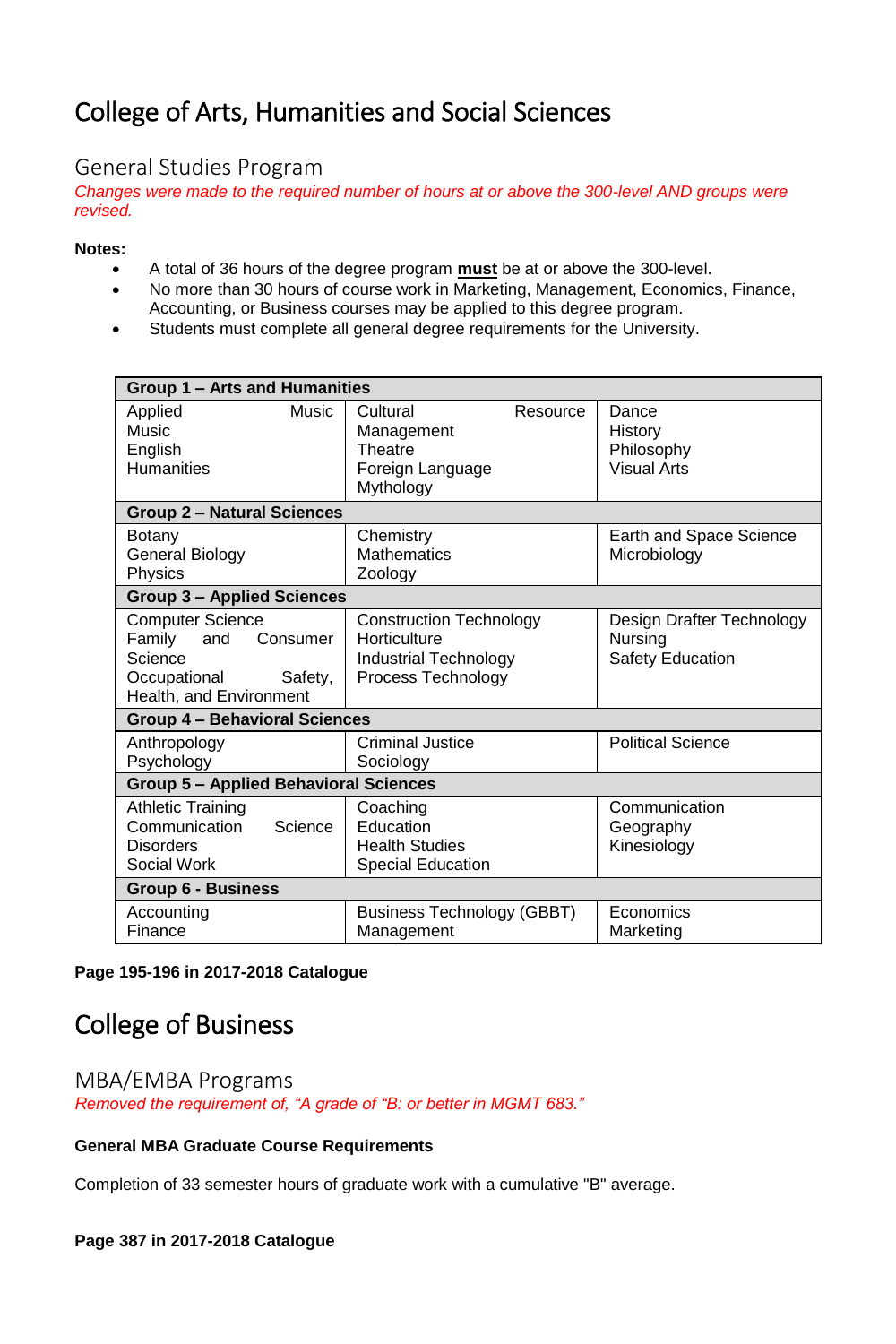# <span id="page-3-0"></span>College of Science and Technology

Department of Biological Sciences

*Updated footnotes for the BS in Biological Science, Ecology, Environment, and Evolutionary Concentration, Integrative Biology Concentration, Microbiology/Molecular Biology Concentration, Plant Science Concentration, and Business Concentration.*

<sup>5</sup>Students planning on attending medical, dental, or other professional or graduate schools, and students pursuing a minor in Chemistry should take Chemistry 265/267 and Chemistry 266/268. Also, Chemistry 265/267 can NOT be used as a prerequisite for Chemistry 281/283. Students who have completed CHEM 261/263 or 265/267 may take MIC 461 or GBIO 434 in place of CHEM 281/283 or CHEM 266/268.

**Pages 326, 327, 328, 329, and 331 in 2017-2018 Catalogue**

## <span id="page-3-1"></span>Center for Student Excellence

#### *Added a new course.*

**SE 102. Freshman Academic Coaching Seminar.** Credit 1 hour. Prerequisite: Permission of the Director of the Center for Student Excellence. This course provides student-focused academic coaching by engaging and encouraging freshman students on probation to identify the personal and academic strategies necessary to succeed as college students. Students will be provided with semester-long support in areas such as time management, test preparation, note taking, and learning strategies. Students will examine personal and academic concerns, perceived barriers to success, strengths and needs, and devise a personalized plan of action for succeeding academically to earn a Southeastern degree. (Spring)

**Page 643 in 2017-2018 Catalogue**

## <span id="page-3-2"></span>Honors Program

#### *Revisions to Honors Curriculum and Policies.*

The Honors Program at Southeastern is designed to prepare students to know and understand the most significant ideas, deeds, and events that have shaped our world and will shape the future; to have confidence in their abilities to think independently, write clearly, and speak effectively; and to be leaders in their communities and professions. It aims to prepare responsible individuals to be perpetual learners who realize their potential for a fully human, ethical, and prosperous life.

The Honors experience at Southeastern, as many of our alumni have testified, can make a profound difference in the value and effect of one's undergraduate education by broadening perspectives on the world and strengthening credentials for graduate, law, and medical schools and careers in education, government, business, research, and the health fields.

The Program provides highly motivated students a strong foundation in education and career preparation. In small classes, students enjoy conditions for learning at the peak of their abilities. The Honors curriculum characterized by comprehensive and in-depth coverage of the material in a learning community environment, facilitates discussion, debate, and intellectual friendship among students and with their professors. Rounding out the benefits of Honors education at Southeastern are priority registration, travel opportunities, extracurricular events and lectures, Honors residential accommodations, membership in the Honors Club, Honors academic credit shown on the transcript, the opportunity to earn a Sophomore Honors Distinction Award and notation on the transcript, the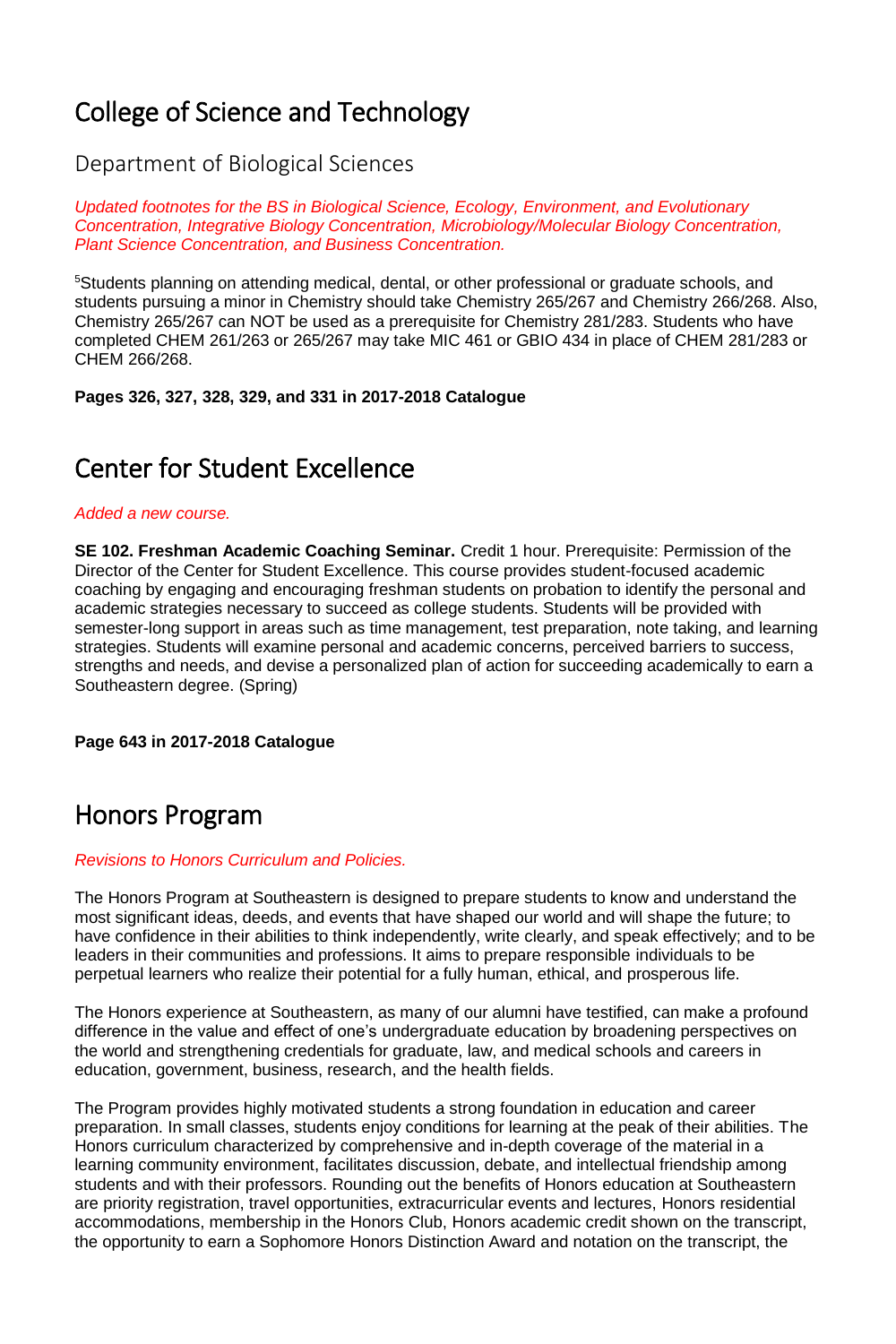opportunity to earn an Upper Division Honors Distinction Award and notation on the transcript, and the ability to participate in the Senior Thesis process to earn the Honors Diploma.

**Admission Requirements:** A composite score of 24 or higher on the ACT and a minimum 3.0 high school GPA qualify an entering freshman to join; a cumulative GPA of 3.0 or higher in 12 or more hours of university credit qualifies an advanced student to join. For advising regarding Honors Program requirements, a transfer student should meet with the Honors Director.

Freshman Honors Program students whose GPA at the end of their first semester is between 2.73 and 3.0 are allowed one probation semester in which they must establish a minimum 3.0 cumulative GPA to continue in the Program. Honors active status is not granted automatically but depends on the student's submitting an application to the Honors Program office, which serves as an advising center for students pursuing an Honors diploma. Each college may have special criteria for accepting students into its upper-division Honors curricula.

#### **Recognition Requirements:**

*Sophomore Honors Distinction:* Recognition includes a notation on the transcript and a certificate awarded after the end of the fourth regular semester in college (does not count advanced placement or dual enrollment semesters):

- Completion of 15 hours of 100- and/or 200-level Honors credits chosen from at least three disciplines by the end of the fourth regular college semester with no grade lower than a "B" in any Honors course, and
- A minimum of 3.0 cumulative GPA.

*Upper Division Honors Distinction:* Students receiving this distinction will receive recognition at the Honors Recognition Ceremony and on their transcripts. Students working toward upper division honors distinction are expected to indicate their intention to the Honors Director during the first semester of the junior year (sooner if pursuing early graduation) for additional information on requirements including the following:

- Completion of upper division readiness program designed to expose students to the concept of the senior thesis and lay the groundwork for senior research later,
- Completion of nine hours of upper-level Honors coursework including at least three (3) hours of 300- or 400-level HONR credit, and
- A minimum 3.2 cumulative GPA.

#### *Honors Diploma*

- Completion of 15 hours of 100- and/or 200-level Honors credits chosen from at least three disciplines;
- Completion of 9 hours of upper-level Honors coursework;
- Completion of a Senior Thesis following Senior Thesis guidelines, and
- A minimum 3.0 cumulative GPA.

### <span id="page-4-0"></span>The Path to the Honors Diploma

To earn the University Honors Diploma, a student must successfully complete the following requirements:

- 1. Required Honors Freshman and Sophomore Coursework (15 hours)
	- 15 hours of freshman and/or sophomore Honors credit chosen from at least three academic disciplines.
- 2. Upper-level Honors Coursework (9 hours) chosen from any combination of the following:
	- 300- or 400-level HONR course(s)
	- 300- or 400-level H course(s) in the major
	- H-option of course(s) in the major
	- Up to 3 hours of university-sponsored Study Abroad
- 3. Senior Thesis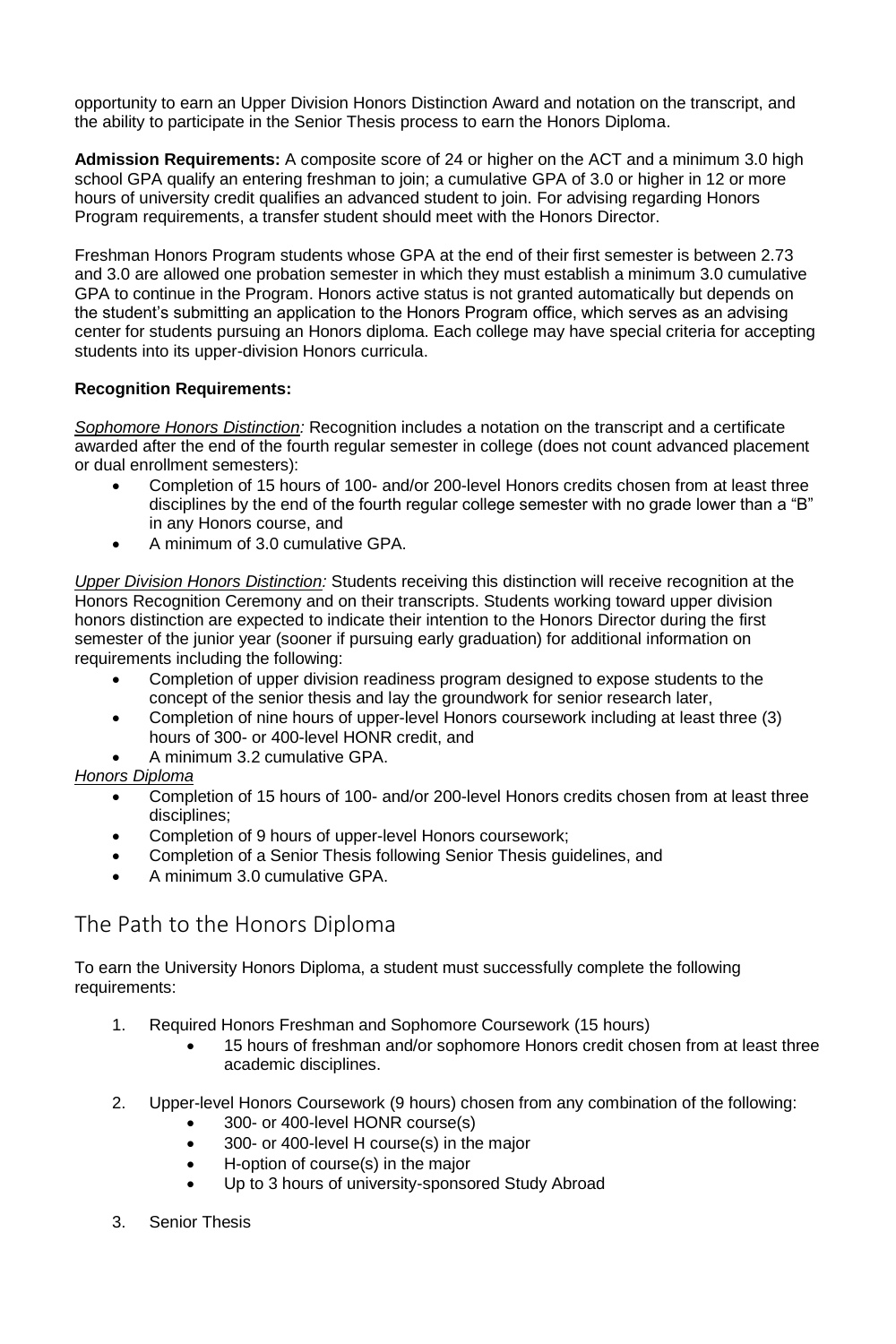- Thesis criteria available from the Honors Office, include a significant research or creative endeavor and an oral presentation of the project
- Students enroll in HONR 300 (1 hour) the semester they will complete and present the senior thesis

## <span id="page-5-0"></span>Honors Courses

**Required Honors Freshman and Sophomore Coursework :** The foundation of the Honors experience takes place in the freshman and sophomore years when students work to complete at least 15 hours of Honors 100- and/or 200-level Honors coursework chosen from at least three academic disciplines. This shared academic experience helps to create a vital academic community among Honors students. They share their ideas beyond the classroom, whether over coffee or in the dorm, and extend their intellectual friendships from semester to semester. Students are encouraged to take Honors courses beyond the 15-hour minimum to satisfy additional General Education and Major requirements as appropriate.

**Upper-level HONR courses:** These courses offer students an opportunity to study topics outside the standard curriculum. The courses are designed to deepen a student's knowledge about particular intellectual issues and to demonstrate the interconnectedness of academic disciplines. Topics are considered from the perspectives of the pure and applied sciences, the social and behavioral sciences, the arts and humanities, and business and finance.

**H courses in the major:** Many programs have coursework specifically designated for juniors and seniors in their majors. Students should consult the schedule of classes, the catalogue, and the major department for additional information.

**Honors Options:** By completing an Honors Option contract (H-Option) in a course, a student may earn Honors credit in a regular class. The student must contract with the professor to complete additional and/or more-in-depth assignments. Upon completion, the student earns Honors credit that can be used to partially satisfy the requirements for the Honors Diploma. Contact the Honors Office for more information on the H-Option process.

## <span id="page-5-1"></span>Senior Thesis

The Honors diploma requires a senior thesis be done in the college in which a student majors. Under the direction of a faculty member from their major, each Honors student pursuing the Honors diploma selects a topic in the major, plans and completes a research project or creative endeavor, and presents the results in the form of a senior thesis. Credit for a senior thesis is approved by the Director of the Honors Program and overseen by enrollment in HONR 300 (1 hour). If a college or department does not designate a particular numbered course in which to do the senior thesis project, its students may select an appropriate 300-400 level course in the student's major.

## <span id="page-5-2"></span>Honors Research Scholars and Honors Creative Scholars

Honors Research Scholars or Honors Creative Scholars will complete a research/creative experience of at least two-semesters under the supervision of a faculty mentor in their discipline. The research/creative experience should culminate in a written thesis, publication, or other scholarly/creative product. The objective of the program is to involve highly motivated undergraduate students in an in-depth research/creative project that simulates the "graduate student" experience, to expose the student to the discipline appropriate academic research and publication environment or creative process, and to introduce the student to the scholarly/creative community.

Eligibility:

- Students must have completed at least 30 hours of undergraduate work.
- Have at least two semesters remaining before graduation.
- Have at least a 3.0 GPA.
- Have identified a faculty member who is willing to mentor the student in his/her research/creative experience.